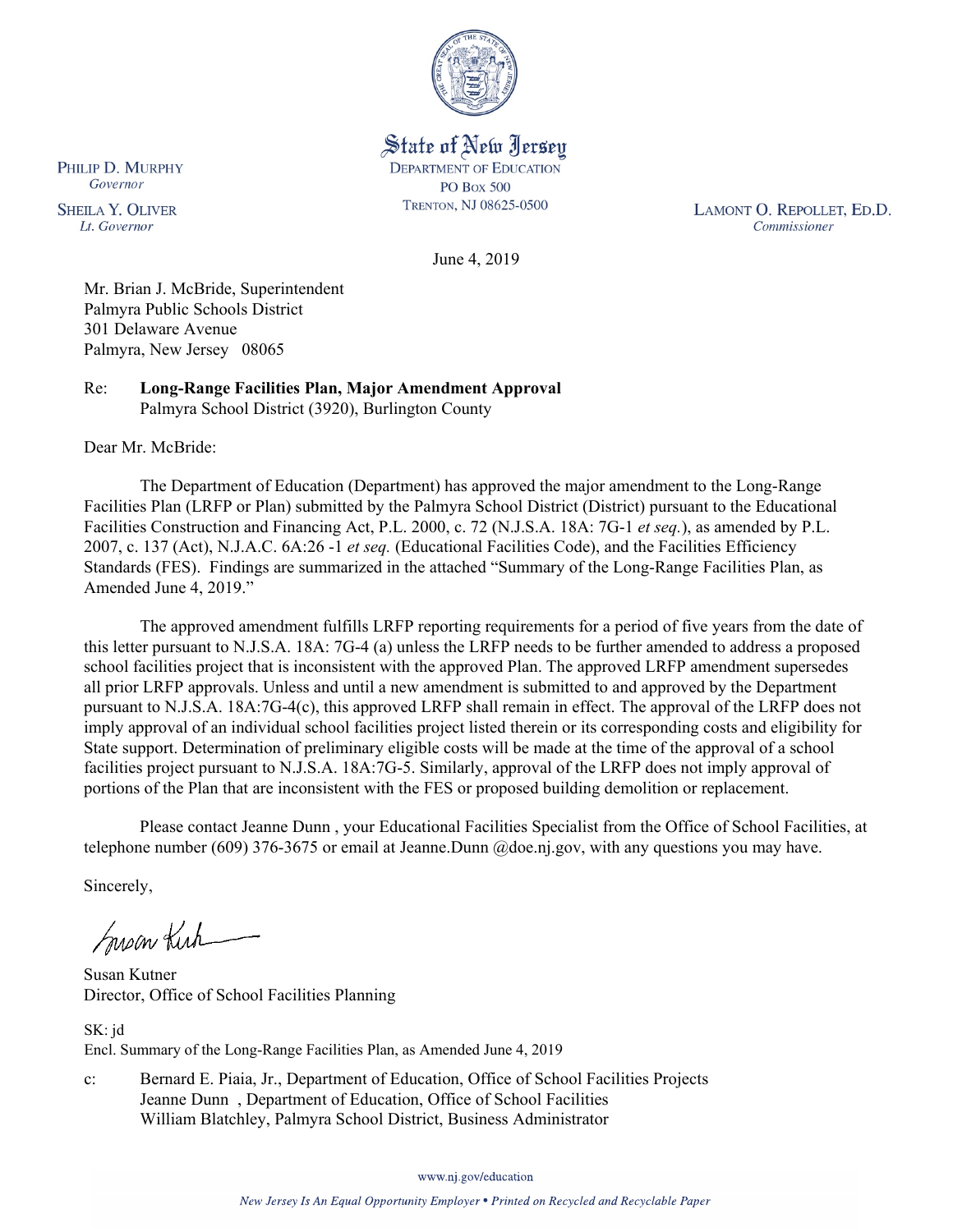# **Palmyra School District (3920) Summary of the Long-Range Facilities Plan, as Amended June 4, 2019**

The Department of Education (Department) has completed its review of the major amendment to the Long-Range Facilities Plan (LRFP or Plan) submitted by the Palmyra School District (District) pursuant to the Educational Facilities Construction and Financing Act, P.L. 2000, c. 72 (N.J.S.A. 18A: 7G-1 *et seq.*), as amended by P.L. 2007, c. 137 (Act), N.J.A.C. 6A:26-1 et seq. (Educational Facilities Code), and the Facilities Efficiency Standards (FES).

The following provides a summary of the District's approved amended LRFP. The summary is based on the standards set forth in the Act, the Educational Facilities Code, the FES, District-reported information in the Department's LRFP reporting system, and supporting documentation. The referenced reports in *italic* text are standard reports available on the Department's LRFP website.

### **1. Inventory Overview**

The District is classified as a Regular Operating District (ROD) for funding purposes. It provides services for students in grades PK-12.

The District identified existing and proposed schools, sites, buildings, rooms, and site amenities in its LRFP. Table 1 lists the number of existing and proposed district schools, sites, and buildings. Detailed information can be found in the *School Asset Inventory Report* and the *Site Asset Inventory Report.*

**As directed by the Department, school facilities projects that have received initial approval by the Department and have been approved by the voters, if applicable, are represented as "existing" in the LRFP.** Approved projects that include new construction and/or the reconfiguration/reassignment of existing program space are as follows: n/a.

# **Table 1: Number of Schools, School Buildings, and Sites**

|                                              | <b>Existing</b> | <b>Proposed</b> |
|----------------------------------------------|-----------------|-----------------|
| Number of Schools (assigned DOE school code) |                 |                 |
| Number of School Buildings <sup>1</sup>      |                 |                 |
| Number of Non-School Buildings <sup>2</sup>  |                 |                 |
| Number of Vacant Buildings                   |                 |                 |
| Number of Sites                              |                 |                 |

*1 Includes district-owned buildings and long-term leases serving students in district-operated programs 2 Includes occupied district-owned buildings not associated with a school, such as administrative or utility buildings*

Based on the existing facilities inventory submitted by the District:

- Schools using leased buildings (short or long-term):  $n/a$
- Schools using temporary classroom units (TCUs), excluding TCUs supporting construction: n/a
- Vacant/unassigned school buildings:  $n/a$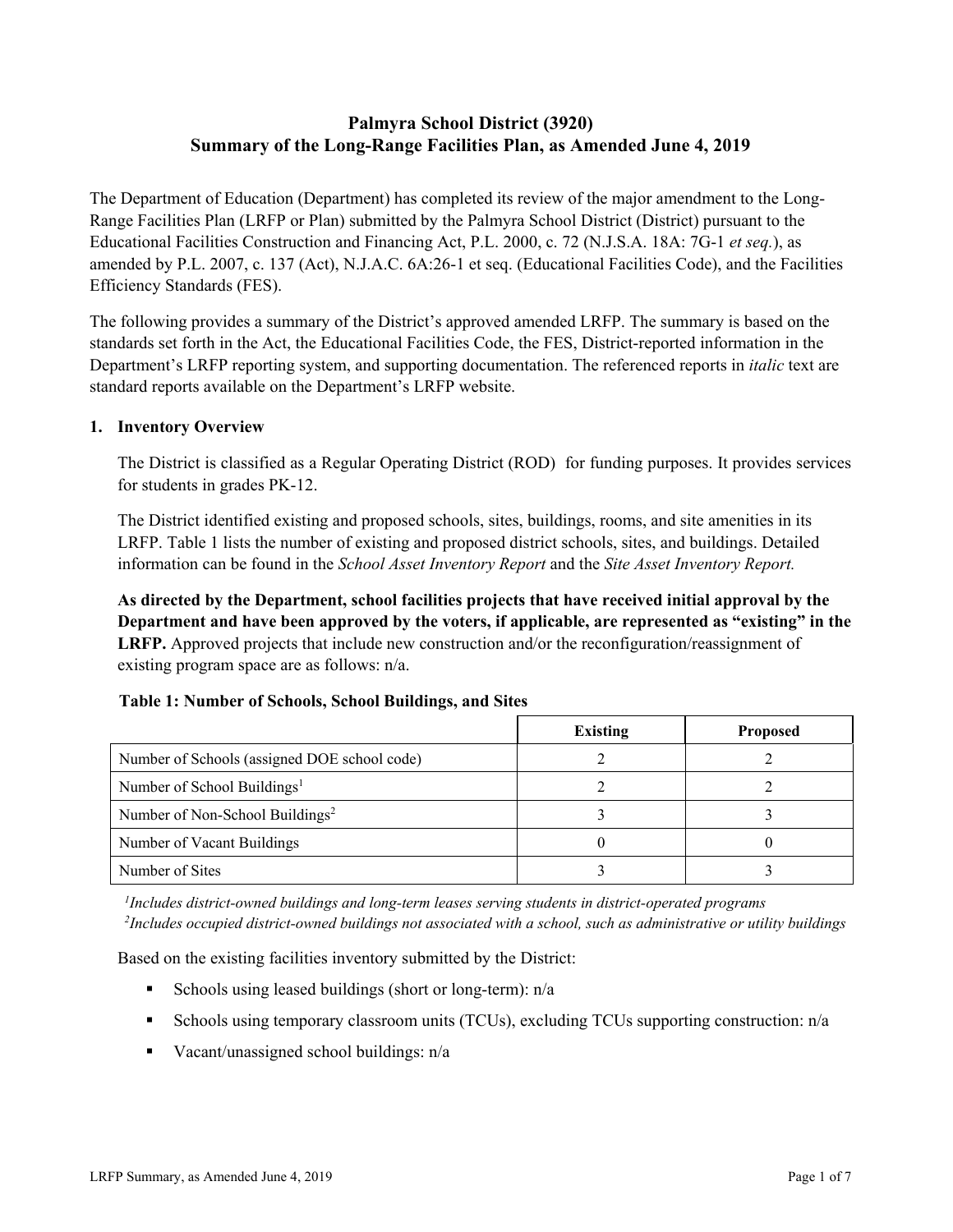**FINDINGS** The Department has determined that the proposed inventory is adequate for approval of the District's LRFP amendment. However, the LRFP determination does not imply approval of an individual school facilities project listed within the LRFP; the District must submit individual project applications for project approval.

# **2. District Enrollments**

The District determined the number of students, or "proposed enrollments," to be accommodated for LRFP planning purposes on a district-wide basis and in each school.

The Department minimally requires the submission of a standard cohort-survival projection. The cohortsurvival method projection method forecasts future students based upon the survival of the existing student population as it moves from grade to grade. A survival ratio of less than 1.00 indicates a loss of students, while a survival ratio of more than 1.00 indicates the class size is increasing. For example, if a survival ratio tracking first to second grade is computed to be 1.05, the grade size is increasing by 5% from one year to the next. The cohort-survival projection methodology works well for communities with stable demographic conditions. Atypical events impacting housing or enrollments, such as an economic downturn that halts new housing construction or the opening of a charter or private school, typically makes a cohort-survival projection less reliable.

**Proposed enrollments are based on a standard cohort-survival enrollment projection.** PK enrollments are classified students only. Adequate supporting documentation was submitted to the Department to justify the proposed enrollments. Table 2 provides a comparison of existing and projected enrollments. All totals include special education students.

| <b>Grades</b>                | <b>Existing Enrollments</b><br>2017-18 | <b>District Proposed Enrollments</b><br>2022-23 |
|------------------------------|----------------------------------------|-------------------------------------------------|
| PK (excl. private providers) | 14                                     |                                                 |
| Grades K-5                   | 398                                    | 289                                             |
| Grades 6-8                   | 206                                    | 206                                             |
| Grades 9-12                  | 291                                    | 383                                             |
| <b>Totals K-12</b>           | 909                                    | 882                                             |

#### **Table 2: Enrollments**

**FINDINGS** The Department has determined the District's proposed enrollments to be acceptable for approval of the District's LRFP amendment. The Department will require a current enrollment projection at the time an application for a school facilities project is submitted incorporating the District's most recent enrollments in order to verify that the LRFP's planned capacity is appropriate for the updated enrollments.

# **3. District Practices Capacity**

Based on information provided in the room inventories, *District Practices Capacity* was calculated for each school building to determine whether adequate capacity is proposed for the projected enrollments based on district scheduling and class size practices. The capacity totals assume instructional buildings can be fully utilized regardless of school sending areas, transportation, and other operational issues. The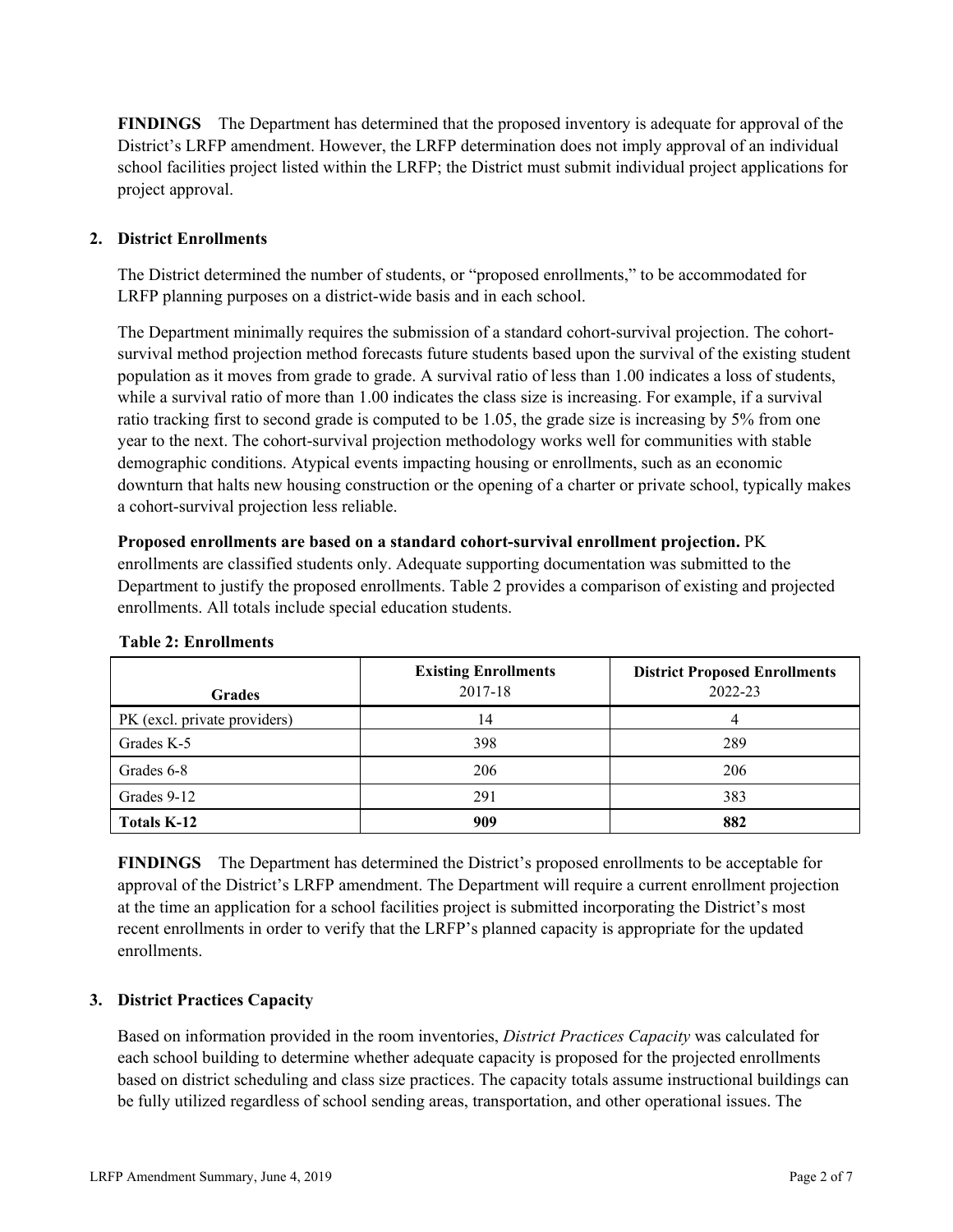calculations only consider district-owned buildings and long-term leases; short term leases and temporary buildings are excluded. A capacity utilization factor of 90% for classrooms serving grades K-8 and 85% for classrooms serving grades 9-12 is applied in accordance with the FES. No capacity utilization factor is applied to preschool classrooms.

In certain cases, districts may achieve adequate District Practices Capacity to accommodate enrollments but provide inadequate square feet per student in accordance with the FES, resulting in educational adequacy issues and "Unhoused Students." Unhoused students are considered in the "Functional Capacity" calculations used to determine potential State support for school facilities projects and are analyzed in Section 4.

Table 3 provides a summary of proposed enrollments and existing and proposed District-wide capacities. Detailed information can be found in the LRFP website reports titled *FES and District Practices Capacity Report, Existing Rooms Inventory Report, and Proposed Rooms Inventory Report.*

| <b>Grades</b>          | <b>Proposed</b><br><b>Enrollments</b> | <b>Existing</b><br><b>District</b><br><b>Practices</b><br>Capacity | <b>Existing</b><br>Deviation* | <b>Proposed</b><br><b>District</b><br><b>Practices</b><br>Capacity | <b>Proposed</b><br>Deviation* |
|------------------------|---------------------------------------|--------------------------------------------------------------------|-------------------------------|--------------------------------------------------------------------|-------------------------------|
| Preschool (PK)         | incl. in $K-5$                        | incl. in $K-5$                                                     | incl. in $K-5$                | incl. in $K-5$                                                     | incl. in $K-5$                |
| Elementary $(K-5)$     | 293                                   | 535.00                                                             | 242.00                        | 621.00                                                             | 328.00                        |
| Middle $(6-8)$         | 206                                   | 306.00                                                             | 100.00                        | 278.00                                                             | 72.00                         |
| High $(9-12)$          | 383                                   | 575.00                                                             | 192.00                        | 517.00                                                             | 134.00                        |
| <b>District Totals</b> | 882                                   | 1,416.00                                                           | 534.00                        | 1,416.00                                                           | 534.00                        |

**Table 3: District Practices Capacity Analysis**

*\* Positive numbers signify surplus capacity; negative numbers signify inadequate capacity. Negative values for District Practices capacity are acceptable for approval if proposed enrollments do not exceed 100% capacity utilization.*

Considerations:

- Based on the proposed enrollments and existing room inventories, the District is projected to have inadequate capacity for the following grade groups, assuming all school buildings can be fully utilized: n/a (PK is accommodated in Charles Street School in this LRFP.)
- Adequate justification has been provided by the District if the proposed capacity for a school significantly deviates from the proposed enrollments. Generally, surplus capacity is acceptable for LRFP approval if additional capacity is not proposed through new construction.

**FINDINGS**The Department has determined that proposed District capacity, in accordance with the proposed enrollments, is adequate for approval of the District's LRFP amendment. The Department will require a current enrollment projection at the time an application for a school facilities project is submitted, incorporating the District's most recent Fall Enrollment Report, in order to verify that the LRFP's planned capacity meets the District's updated enrollments.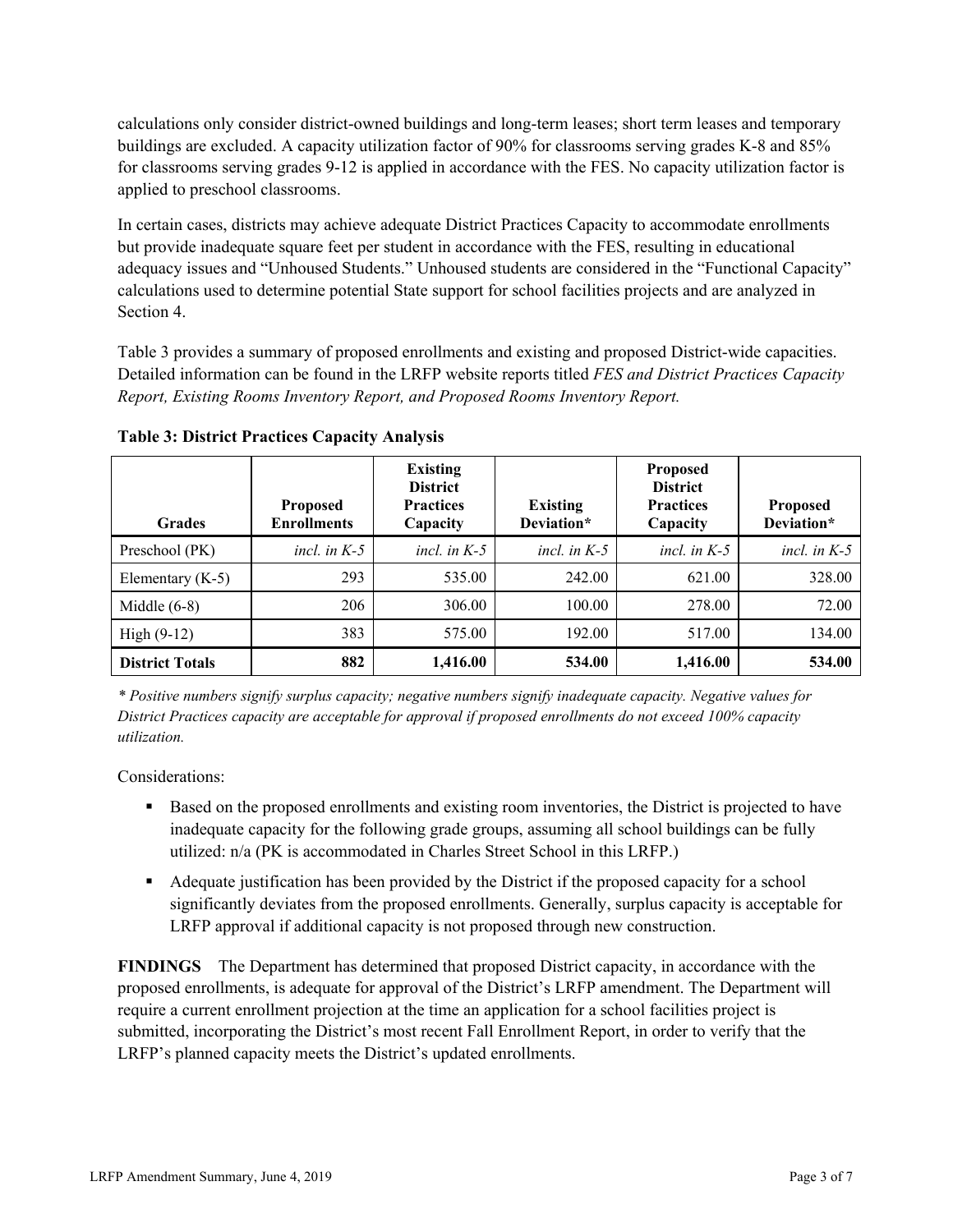### **4. Functional Capacity and Unhoused Students**

*Functional Capacity* was calculated and compared to the proposed enrollments to provide a preliminary estimate of Unhoused Students and new construction funding eligibility.

*Functional Capacity* is the adjusted gross square footage of a school building *(total gross square feet minus excluded space)* divided by the minimum area allowance per full-time equivalent student for the grade level contained therein. *Unhoused Students* is the number of students projected to be enrolled in the District that exceeds the Functional Capacity of the District's schools pursuant to N.J.A.C. 6A:26-2.2(c). *Excluded Square Feet* includes (1) square footage exceeding the FES for any pre-kindergarten, kindergarten, general education, or self-contained special education classroom; (2) grossing factor square footage *(corridors, stairs, mechanical rooms, etc.)* that exceeds the FES allowance, and (3) square feet proposed to be demolished or discontinued from use. Excluded square feet may be revised during the review process for individual school facilities projects.

Table 4 provides a preliminary assessment of the Functional Capacity, Unhoused Students, and Estimated Maximum Approved Area for each FES grade group. The calculations exclude temporary facilities and short-term leased buildings. School buildings proposed for whole or partial demolition or reassignment to a non-school use are excluded from the calculations pending project application review. If a building is proposed to be reassigned to a different school, the square footage is applied to the proposed grades after reassignment. Buildings that are not assigned to a school are excluded from the calculations. Detailed information concerning the calculations can be found in the *Functional Capacity and Unhoused Students Report* and the *Excluded Square Footage Report.*

|                                              | <b>PK</b>      | $K-5$    | $6 - 8$  | $9-12$   | <b>Total</b> |
|----------------------------------------------|----------------|----------|----------|----------|--------------|
| Proposed Enrollments                         | incl. in $K-5$ | 293      | 206      | 383      | 882          |
| FES Area Allowance (SF/student)              | 125.00         | 125.00   | 134.00   | 151.00   |              |
| <b>Prior to Completion of Proposed Work:</b> |                |          |          |          |              |
| <b>Existing Gross Square Feet</b>            | incl. in $K-5$ | 58,071   | 34,334   | 63,835   | 156241       |
| Adjusted Gross Square Feet                   |                | 56,398   | 33,997   | 63,208   | 153603       |
| <b>Adjusted Functional Capacity</b>          |                | 451.00   | 234.00   | 436.00   |              |
| <b>Unhoused Students</b>                     |                | 0.00     | 0.00     | 0.00     |              |
| Est. Max. Area for Unhoused Students         |                | $\theta$ | 0.00     | 0.00     |              |
| <b>After Completion of Proposed Work:</b>    |                |          |          |          |              |
| Gross Square Feet                            | incl. in $K-5$ | 58,071   | 34,335   | 63,836   | 156241       |
| New Gross Square Feet                        |                | $\theta$ | $\Omega$ | $\Omega$ | $\theta$     |
| Adjusted Gross Square Feet                   |                | 56,398   | 33,997   | 63,208   | 153603       |
| Functional Capacity                          |                | 451.00   | 234.00   | 436.00   |              |
| Unhoused Students after Construction         |                | 0.00     | 0.00     | 0.00     |              |
| Est. Max. Area Remaining                     |                | 0.00     | 0.00     | 0.00     |              |

**Table 4: Estimated Functional Capacity and Unhoused Students** 

Facilities used for non-instructional or non-educational purposes are ineligible for State support under the Act. However, projects for such facilities shall be reviewed by the Department to determine whether they are consistent with the District's LRFP and whether the facility, if it is to house students (full or part time)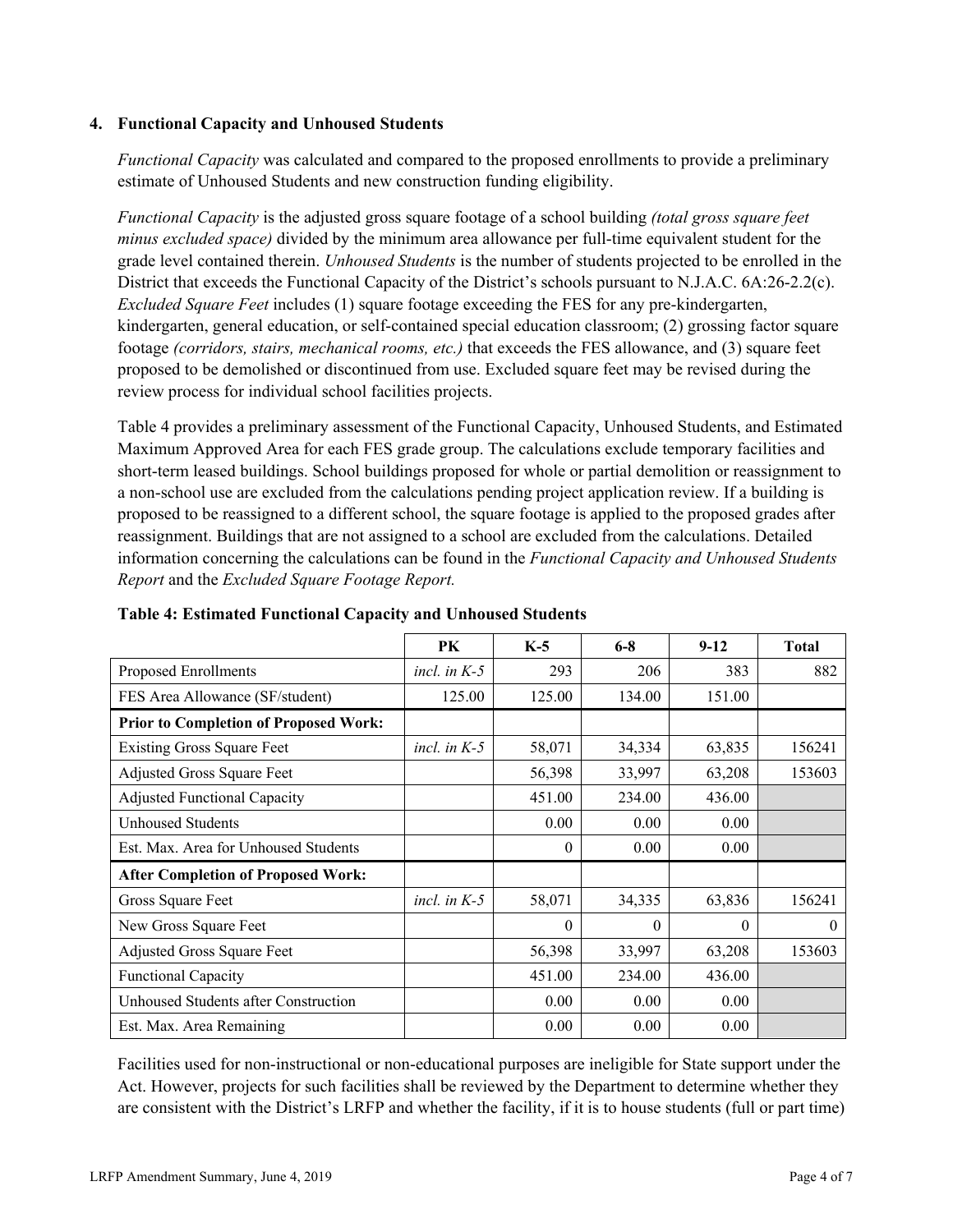conforms to educational adequacy requirements. These projects shall conform to all applicable statutes and regulations.

Estimated costs represented in the LRFP by the District are for capital planning purposes only. The estimates are not intended to represent preliminary eligible costs or final eligible costs of approved school facilities projects.

Considerations:

- The District does not have approved projects pending completion, as noted in Section 1, that impact the Functional Capacity calculations.
- **The Functional Capacity calculations** *exclude* square feet proposed for demolition or discontinuation for the following FES grade groups and school buildings pending a feasibility study and project review: n/a.
- Based on the preliminary assessment, the District has Unhoused Students prior to the completion of proposed work for the following FES grade groups: n/a.
- New construction is proposed for the following FES grade groups:  $n/a$ .
- **Proposed new construction exceeds the estimated maximum area allowance for Unhoused** Students prior to the completion of the proposed work for the following grade groups: n/a.
- The District, based on the preliminary LRFP assessment, will not have Unhoused Students after completion of the proposed LRFP work. If the District is projected to have Unhoused Students, adequate justification has been provided to confirm educational adequacy in accordance with Section 6 of this determination.

**FINDINGS** Functional Capacity and Unhoused Students calculated in the LRFP are preliminary estimates. Preliminary Eligible Costs (PEC) and Final Eligible Costs (FEC) will be included in the review process for specific school facilities projects. A feasibility study undertaken by the District is required if building demolition or replacement is proposed per N.J.A.C. 6A:26-2.3(b)(10).

# **5. Proposed Work**

The District assessed program space, capacity, and physical plant deficiencies to determine corrective actions. Capital maintenance, or *"system actions,"* address physical plant deficiencies due to operational, building code, and /or life cycle issues. Inventory changes, or *"inventory actions,*" add, alter, or eliminate sites, site amenities, buildings, and/or rooms.

The Act (N.J.S.A. 18A:7G-7b) provides that all school facilities shall be deemed suitable for rehabilitation unless a pre-construction evaluation undertaken by the District demonstrates to the satisfaction of the Commissioner that the structure might pose a risk to the safety of the occupants even after rehabilitation or that rehabilitation is not cost-effective. Pursuant to N.J.A.C. 6A:26-2.3(b)(10), the Commissioner may identify school facilities for which new construction is proposed in lieu of rehabilitation for which it appears from the information presented that new construction is justified, provided, however, that for such school facilities so identified, the District must submit a feasibility study as part of the application for the specific school facilities project. The cost of each proposed building replacement is compared to the cost of additions or rehabilitation required to eliminate health and safety deficiencies and to achieve the District's programmatic model.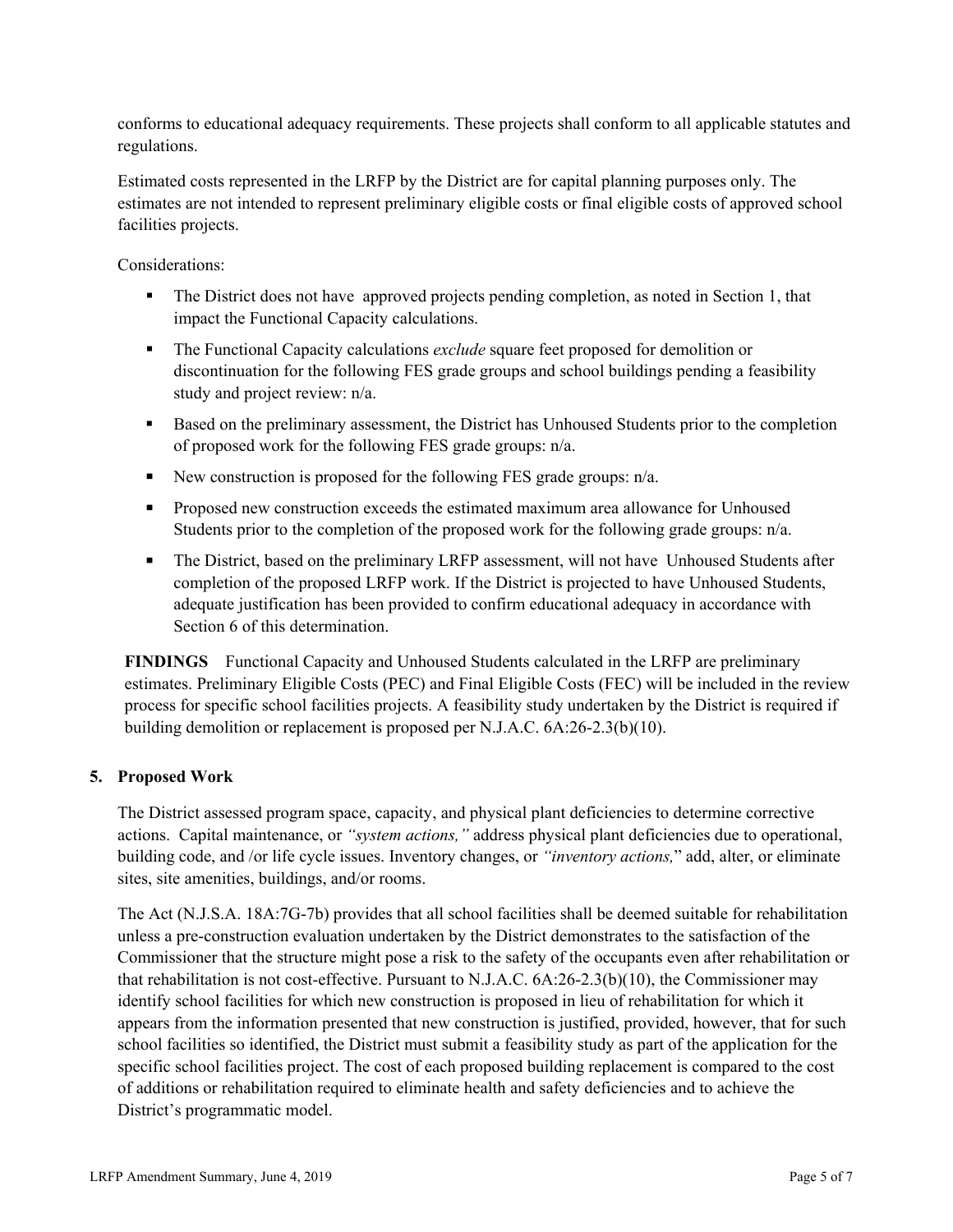Table 5 lists the scope of work proposed for each school based on the building(s) serving their student population. Detailed information can be found in the LRFP website reports titled *"School Asset Inventory," "LRFP Systems Actions Summary," and "LRFP Inventory Actions Summary."*

With the completion of the proposed work, the following schools are proposed to be eliminated: n/a; the following schools are proposed to be added: n/a.

| <b>Proposed Scope of Work</b>                                                                  | <b>Applicable Schools</b>                 |
|------------------------------------------------------------------------------------------------|-------------------------------------------|
| Renovation only (no new construction)                                                          |                                           |
| System actions only (no inventory actions)                                                     | Charles Street ES (060), Palmyra HS (050) |
| Existing inventory actions only (no systems actions)                                           | n/a                                       |
| Systems and inventory changes                                                                  | n/a                                       |
| <b>New construction</b>                                                                        |                                           |
| Building addition only (no systems or existing inventory actions)                              | n/a                                       |
| Renovation and building addition (system, existing inventory,<br>and new construction actions) | n/a                                       |
| New building on existing site                                                                  | n/a                                       |
| New building on new or expanded site                                                           | n/a                                       |
| Site and building disposal (in addition to above scopes)                                       |                                           |
| Partial building demolition                                                                    | n/a                                       |
| Whole building demolition                                                                      | n/a                                       |
| Site and building disposal or discontinuation of use                                           | n/a                                       |

**Table 5. School Building Scope of Work**

**FINDINGS** The Department has determined that the proposed work is adequate for approval of the District's LRFP amendment. However, Department approval of proposed work in the LRFP does not imply the District may proceed with a school facilities project. The District must submit individual project applications with cost estimates for Department project approval. Both school facilities project approval and other capital project review require consistency with the District's approved LRFP.

# **6. Proposed Room Inventories and the Facilities Efficiency Standards**

The District's proposed school buildings were evaluated to assess general educational adequacy in terms of compliance with the FES area allowance pursuant to N.J.A.C. 6A:26-2.2 and 2.3.

District schools are proposed to provide less square feet per student than the FES after the completion of proposed work as indicated in Table 5.

**FINDINGS** The Department has determined that the District's proposed room inventories are adequate for LRFP approval. If school(s) are proposed to provide less square feet per student than the FES area allowance, the District has provided justification indicating that the educational adequacy of the facility will not be adversely affected and has been granted an FES waiver by the Department pending project submission and review. This determination does not include an assessment of eligible square feet for State support, which will be determined at the time an application for a specific school facilities project is submitted to the Department. The Department will also confirm that a proposed school facilities project